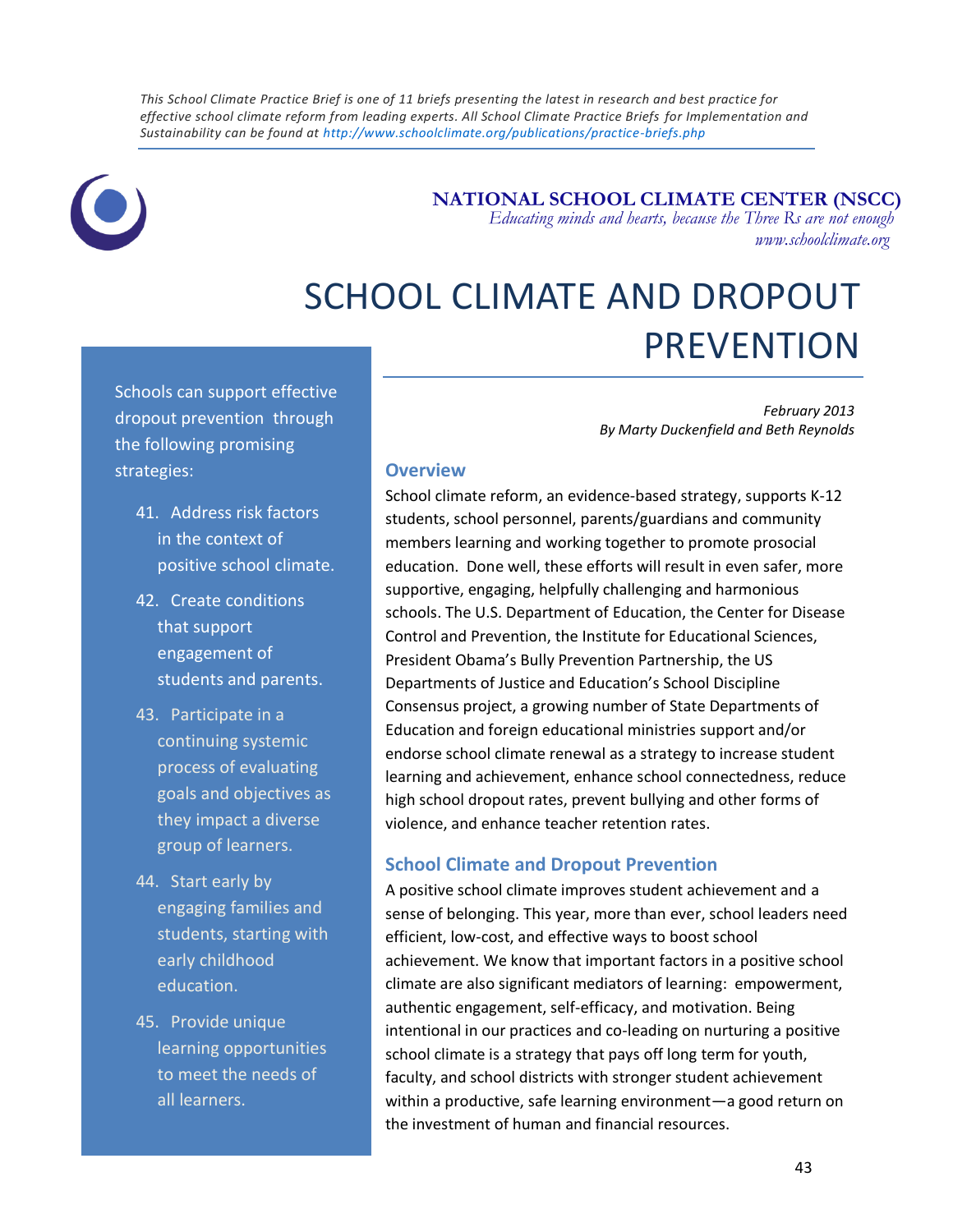Developing and sustaining high-quality school climates is deeply tied to strategies emerging from dropout prevention research and work. This research conducted across several decades has revealed not only the at-risk factors most often associated with students who drop out, but also a broad range of strategies that, in combination, go a long way toward meeting the needs of students, particularly those at risk of dropping out. Interestingly enough, many of these strategies link tightly to the significant factors in positive school climates including connectedness, engagement, empowerment, and self-efficacy.

What are these risk factors that need to be addressed whenever possible to help ensure success for all students? The research-based risk factors for dropping out clearly show that there is no single cause, and therefore there is no single solution. Researchers have found that dropping out of school stems from a wide variety of factors in four areas or domains: individual, family, school, and community. According to Hammond, Linton, Smink, and Drew (2007), the research showed that in the individual domain, certain risk factors could be positively impacted by appropriate solutions. For example, students who are disengaged with school—evidenced by poor attendance, lack of effort, low educational expectations, low commitment to school, and lack of participation in extracurricular activities are more likely to drop out. Yet, these are risk factors that can be addressed in the context of a positive school climate where, for example, the adults in the school collaborate and create a sense of belonging and where students are connected to the adults and are made to feel included and valued. Another risk factor parenthood—can be impacted by the adults in the school by creating conditions to support the student parents, such as providing flexible hours and schedules, assistance with child care as well as through connections with or assignments to caring adults. Findings pertaining to the family domain risk factor—high family mobility, low

education level of parents, family disruption, low contact with school, low educational expectations, and lack of conversations about school—and effective counter strategies also revealed a strong connection to positive school climate. The impact of a supportive school climate and appropriate interventions can be huge.

By reviewing the effective strategies for dropout prevention advocated by the National Dropout Prevention Center and adapted by many states as a framework for dropout prevention, those who promote a positive school climate will find they have established a fertile support system for successful implementation of these strategies.

#### **Strategies to Guide Effective Practice**

The NDPC has identified 15 Effective Strategies that lie at the heart of solving the dropout problem. They have been grouped into four major clusters: School and Community Perspective; Early Interventions; Basic Core Strategies; and Making the Most of Instruction. We offer an overview of each of the four major clusters and corresponding school climate practices.

#### **1. School and Community Perspective**

This cluster of strategies provides the supportive environment and infrastructure in which a positive school climate is able to thrive. Through *systemic renewal,* schools participate in a continuing process of evaluating goals and objectives related to school policies, practices, and organizational structures as they impact a diverse group of learners. Building on this school-based climate, expanding to a *schoolcommunity collaboration* enables all groups in a community to provide collective support to the school and strengthens the caring supportive environment. Providing *safe learning environments*, including all daily experiences, at all grade levels, and a comprehensive violence prevention plan will enhance positive social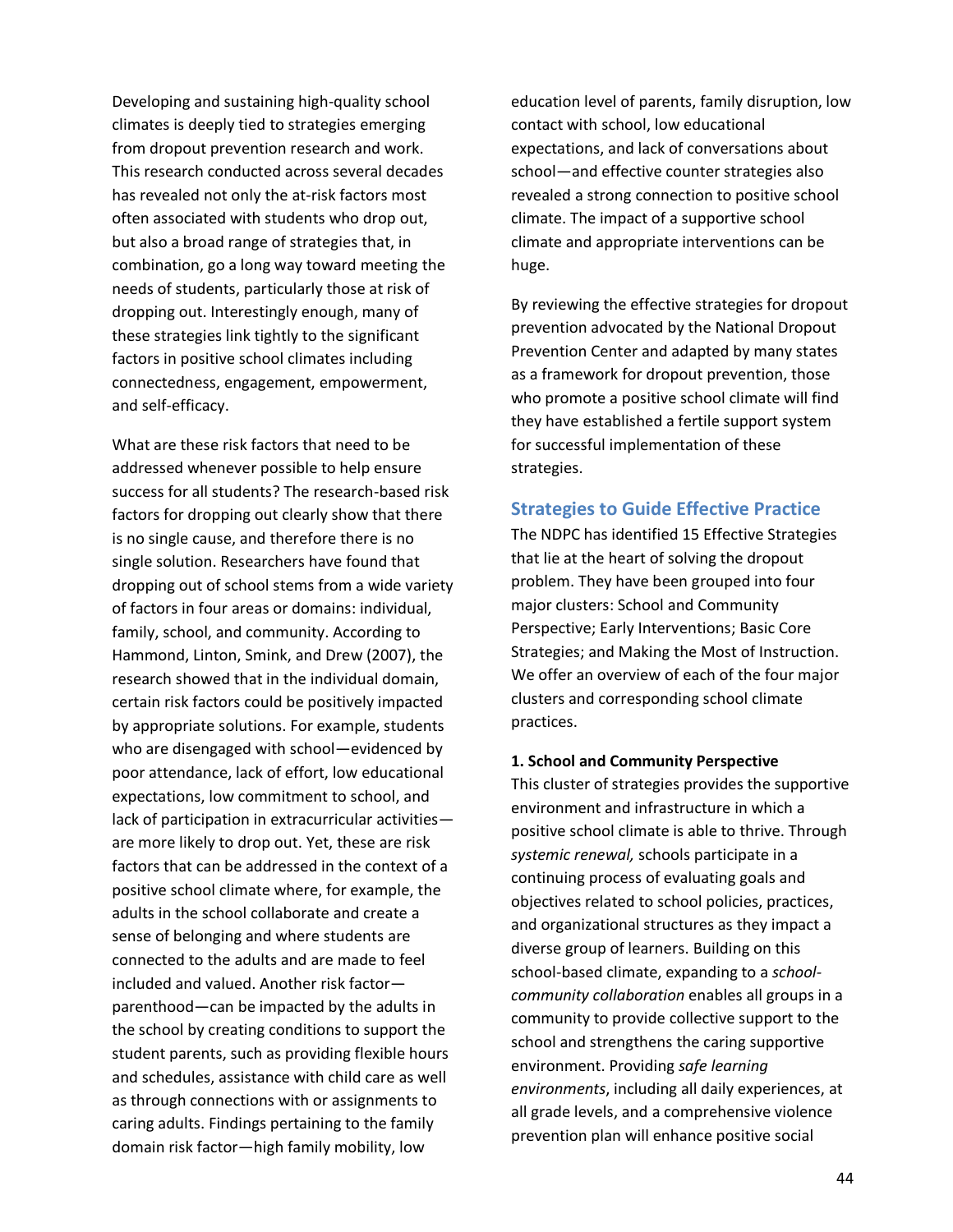attitudes and effective interpersonal skills in all students.

School leaders need to (1) ensure all education stakeholders know that school climate is a system-wide effort that engages all students equitably; (2) engage community partners as contributors to the school's climate; and (3) ensure the school's climate provides a safe and nurturing environment for students and adults to feel connected to the school.

#### **2. Early Interventions**

This cluster of strategies recognizes that families, schools, and communities can never start too early in positive development of their young people, and that involving parents in the process is extraordinarily important. Research consistently finds that *family engagement* has a direct, positive effect on children's achievement and is the most accurate predictor of a student's success in school. A school climate that supports that engagement is vital. This engagement should be begun in the earliest days through *early childhood education*, including birth-to-five interventions. This empowers parents to see that providing a child additional enrichment can enhance brain development and they can play an important role in that. A natural role for family members is to enhance *early literacy development* by helping to improve children's reading and writing skills, a necessary foundation for effective learning in all other subjects.

School leaders should effectively communicate with all education stakeholders that a safe, nurturing and engaging school climate in the earliest school grades is necessary to build student resiliency and competencies. In addition, family and community members should be encouraged to contribute to their school's climate and to early literacy programs.

#### **3. Basic Core Strategies**

With the awareness that traditional school models do not meet all the needs of young people, this cluster of strategies emphasizes unique learning opportunities for all students. For example, *mentoring/tutoring* can offer important new relationships that provide a context for learning and growing in positive ways. *Alternative schooling* offers supportive environments that allow potential dropouts a variety of options that can lead to graduation, with programs paying special attention to the student's individual social needs and academic requirements for a high school diploma. *Afterschool opportunities* offer experiences that are especially important for students at risk of school failure because these programs fill the afternoon and summer "gap time" with constructive and engaging activities that offer further connections to school.

Finally, *service-learning* gives students engaging learning experiences in their schools and communities through applying knowledge and skills to solve real-world problems. This strategy promotes meaningful rigorous learning, personal and social growth, career development, and civic responsibility, making it an integral part of school climate reform initiatives. While servicelearning is an instructional methodology that increases teacher effectiveness, it is also a core strategy for increasing student engagement that addresses the dropout problem.

School leaders should engage all education stakeholders in developing and sustaining a school climate that recognizes the diverse learning styles of students. Stakeholders develop corresponding school structures and teaching and learning strategies that assist students in acquiring and enhancing content knowledge and skills and dispositions.

#### **4. Making the Most of Instruction**

This cluster focuses on instruction, and instruction that respects students by engaging them in the learning experience is an important component of school climate. Lack of engagement in their academic classes is one of the reasons students give for their dissatisfaction with school. With targeted *professional*